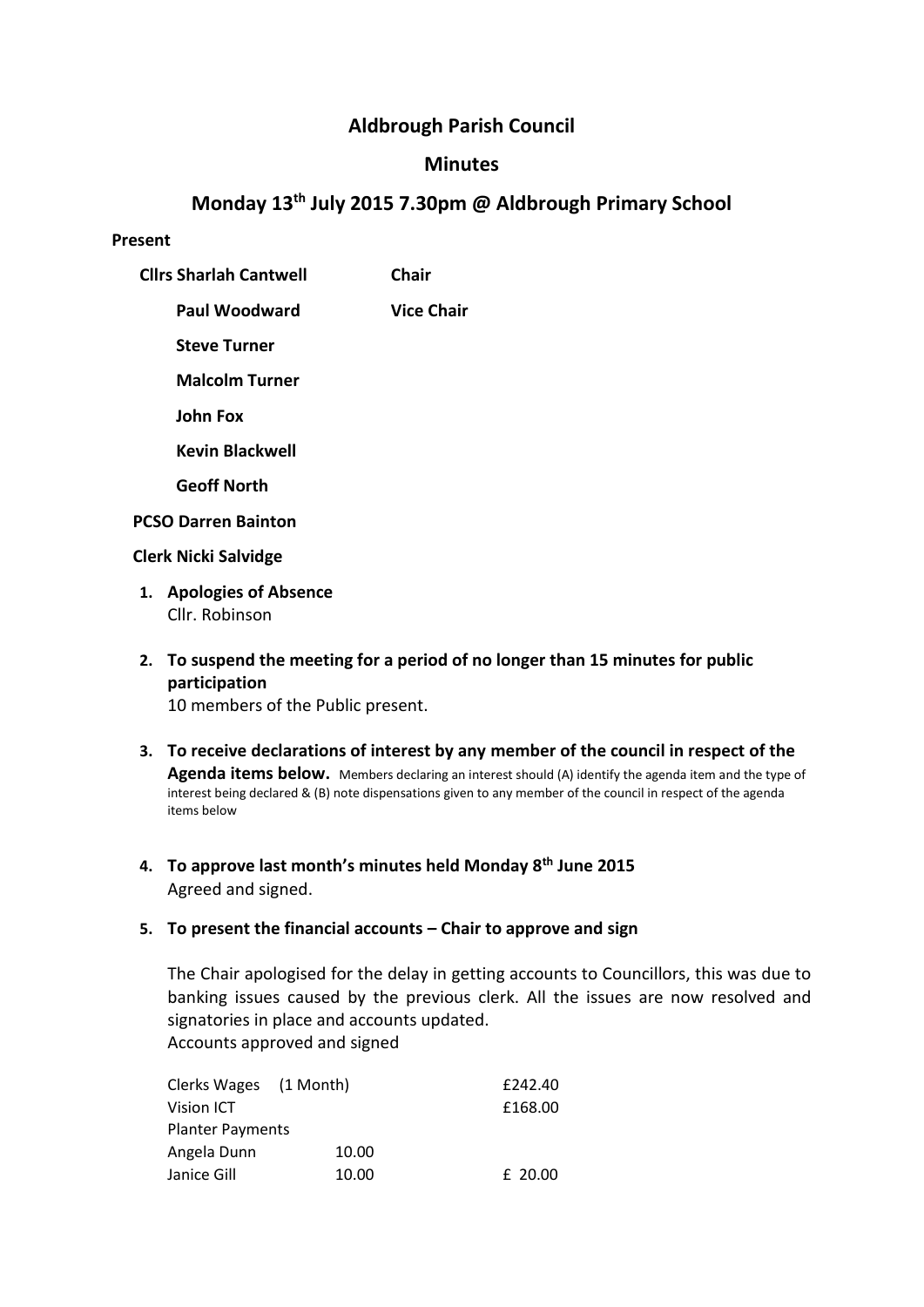#### **6. Police Matters**

One crime reported for Aldbrough, which was the theft of plants from the WI planter on Hornsea Road.

Cllr. S. Turner asked PCSO Bainton if anything could be done regarding a taxi parking on the footpath at Flinton. PCSO Bainton to follow up.

PCSO Bainton asked people to be extra vigilant following a spate of calls claiming to be about fraudulent use on Credit and Debit cards. The person asks the card holder to ring their bank on the number on their card, saying there has been fraudulent use on the card, but keeps the line open so when you ring you are still talking to the same person. One member of the public has had £2000 removed from their account. PCSO Bainton asked for people to look out for friends and neighbours who may be caught up in this scam.

Recent Motorcycle event in Aldbrough went off with no complaints.

## **7. Matters arising – Chair to receive updates on 'Resolves'**

 Land next to property at 48 Church Street – The chair read out a letter from Mr Wilson.

ERYC has still not come back to the Parish Council with any definite answers as to the ownership of the land.

Cllr. S. Turner Concerned over its use as designated parking and the drain that is under the land which could be damaged by its use as a parking area. The Chair feels that the best way to move forward is for the current owners to come forward and state what they want to do with the land.

Members of the public voiced their concerns over the plans for the land, which they have used to park on and walk across since purchasing their properties.

ERYC is still maintaining the land as recently as last week, when they cut the grass.

Cllr. North advised those present to seek legal advice.

Resolved that those concerned would get together and put in writing to the Land Registry office their concerns.

 Road Markings and repairs required reported to Mike Peeke response Read out by the chair. Council would like it to be noted that the sign near the school has still not been turned around.

Cllrs. Also wish a letter to be sent questioning why recent re surfacing work has not included Aldbrough.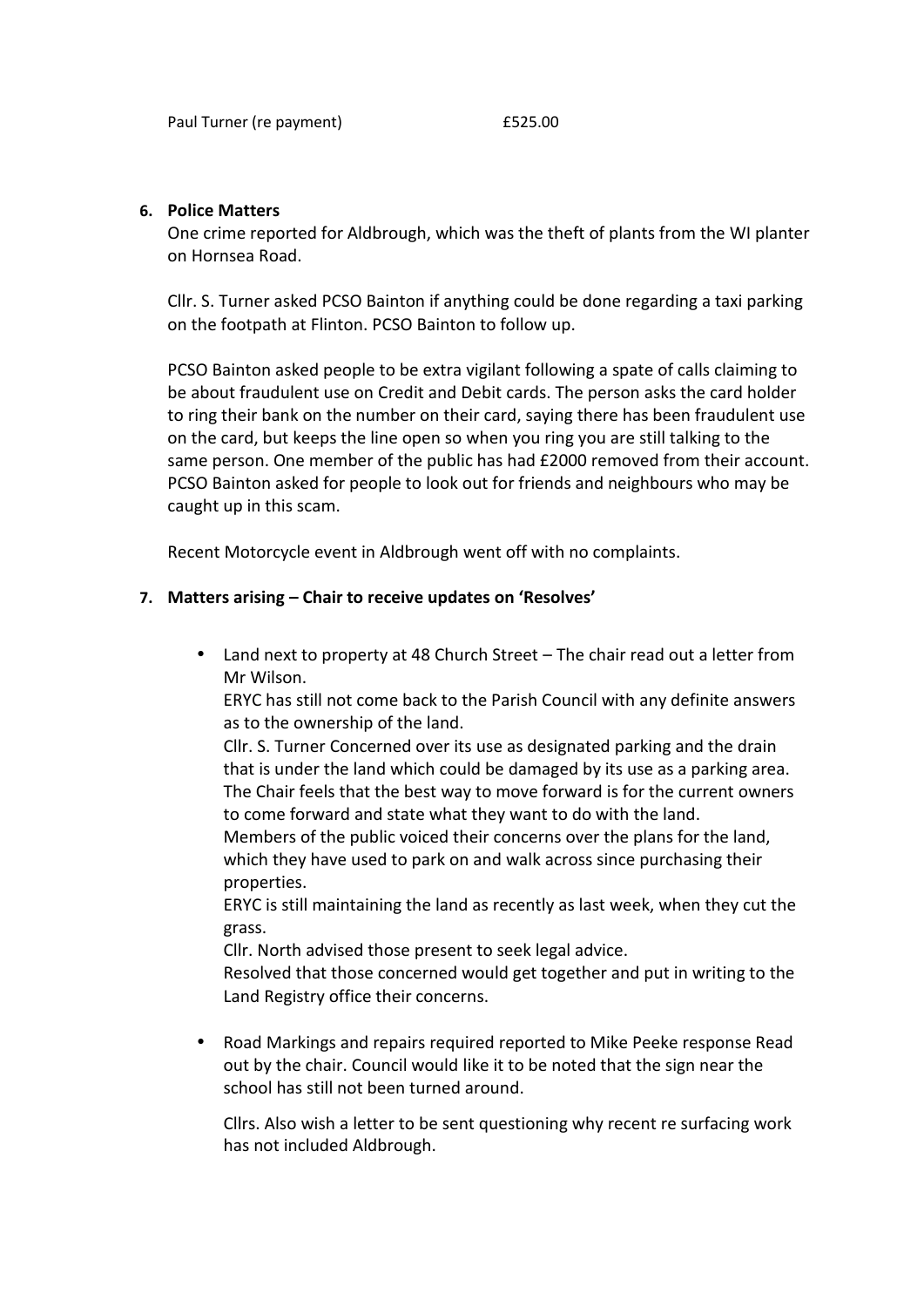Letter from Steven Murray, copy of a letter sent to County Councillor Holtby from the traffic and parking team read out. They will update us further following the overview and scrutiny meeting on 15<sup>th</sup> July in which Cllr. M Robinson will address the committee

## **8. CLG Gas site meeting/information**

#### **9. Planning Applications**

• Tree Work at The Coppers Cross Street Aldbrough

## **10. Correspondence**

- West Newton Community Liaison Committee request for additional Aldbrough committee member. Poster to be put up in Notice Board.
- $\bullet$  Invite to HART AGM Monday 3<sup>rd</sup> August
- WP Everingham approval to erect Memorial Headstone All agreed to memorial headstone for Shirley and Kenneth Ashbridge reference SD3326
- HAPS Grass cutting agreement made between HAPS and Mick Robinson to cut recreation field twice a month for £30 plus VAT per month
- Hornsea Lions pledge to donate £1000 towards fitness equipment.
- Grant application for Local Paths Scheme for £1177.44 has been processed Cllr. Woodward to chase up payment.
- Citizen Link email from Andy Hazel regarding the recent closure of the Citizen Link building, they are currently looking into the ground lease of the building and will report back to the Parish Council when this has been done.

## **11. Any Other Business**

**Cllr. Robinson** – To ask County councillors to support him at his meeting  $15<sup>th</sup>$ July re Hornsea Rd.

**Cllr. Fox** – asked if anything had been heard from report of over grown Leylandili Hedge. Nicki to chase up

Large pothole on Seaside Road

**Cllr. Blackwell** – reports of damage to public footpath bridge off Garton Road, Snickett also overgrown and people are getting hurt with briars and nettles. Also bridge opposite Post Office has a beam missing. Cllr. Woodward to look into and do any work required.

**Cllr. Cantwell** – Complaints have been received regarding an overgrown allotment held by Mr Hammond. Letter to be sent requesting his urgent attention to this.

Clerk has completed her 3 month trial, if all agreed a contract would be drawn up for her to sign at next meeting.

Poorfields –list has been drawn up of those in receipt of a Poorfields vouchers, Cllr. S. Turner and Cllr. Cantwell to check list and a poster will be put up in notice board inviting those meeting the criteria to apply via the clerk. Criteria being; having lived in Aldbrough for 5 years or more, be 65 or over can apply, but only one payment per household is permitted. Those currently in receipt need not re apply.